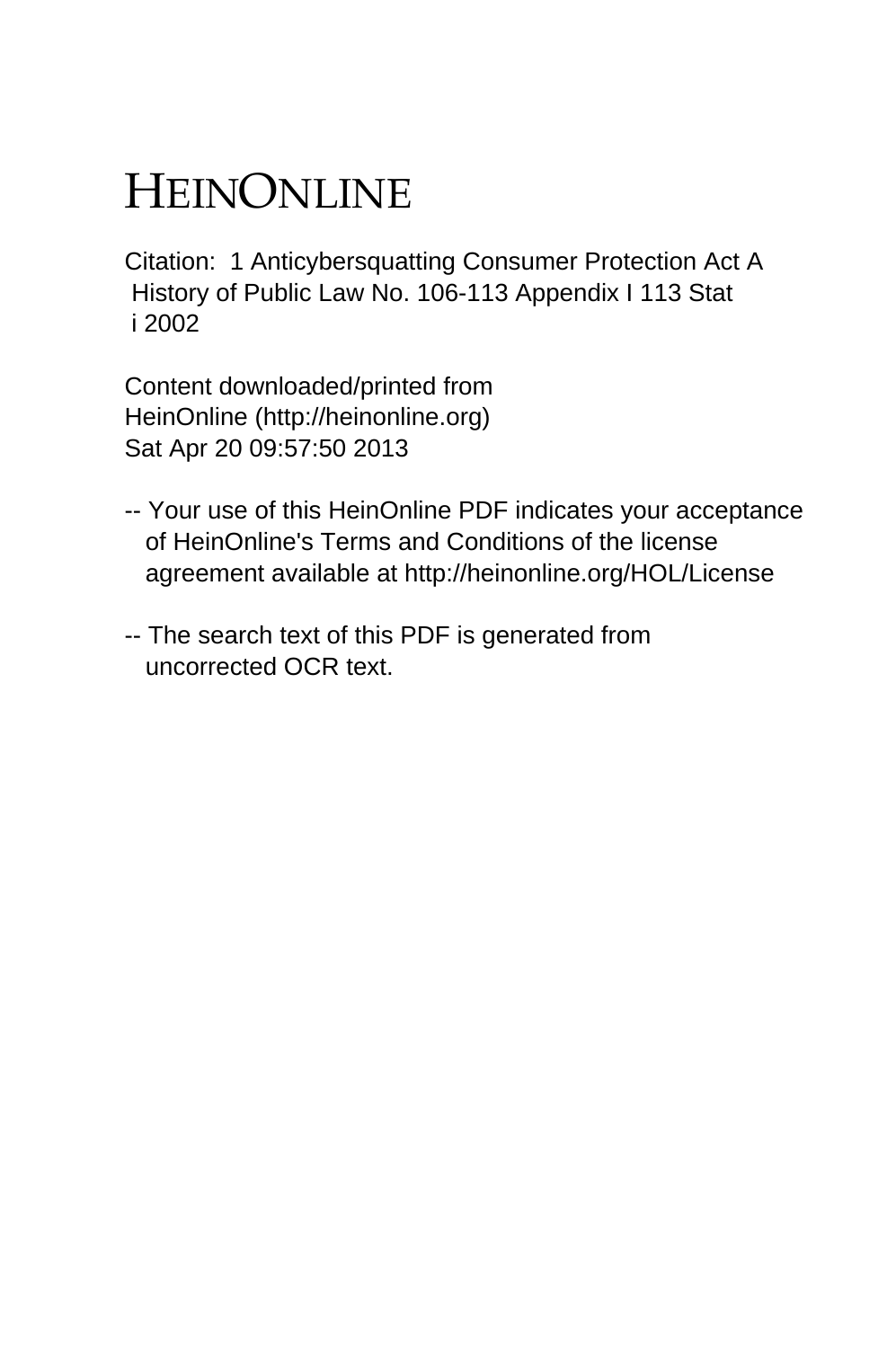## **ANTICYBERSQUATTING CONSUMER PROTECTION ACT:**

## **A Legislative History of Public Law No. 106-113 Appendix I, 113 Stat. 1501A-545**

Volume **1** Document Numbers 1-22

*Edited by*

## **William H. Manz**

*Assistant Law Librarian and Director of Student Publications St. John's University School of Law*

> William **S. Hein &** Co., Inc. Buffalo, New York 2002